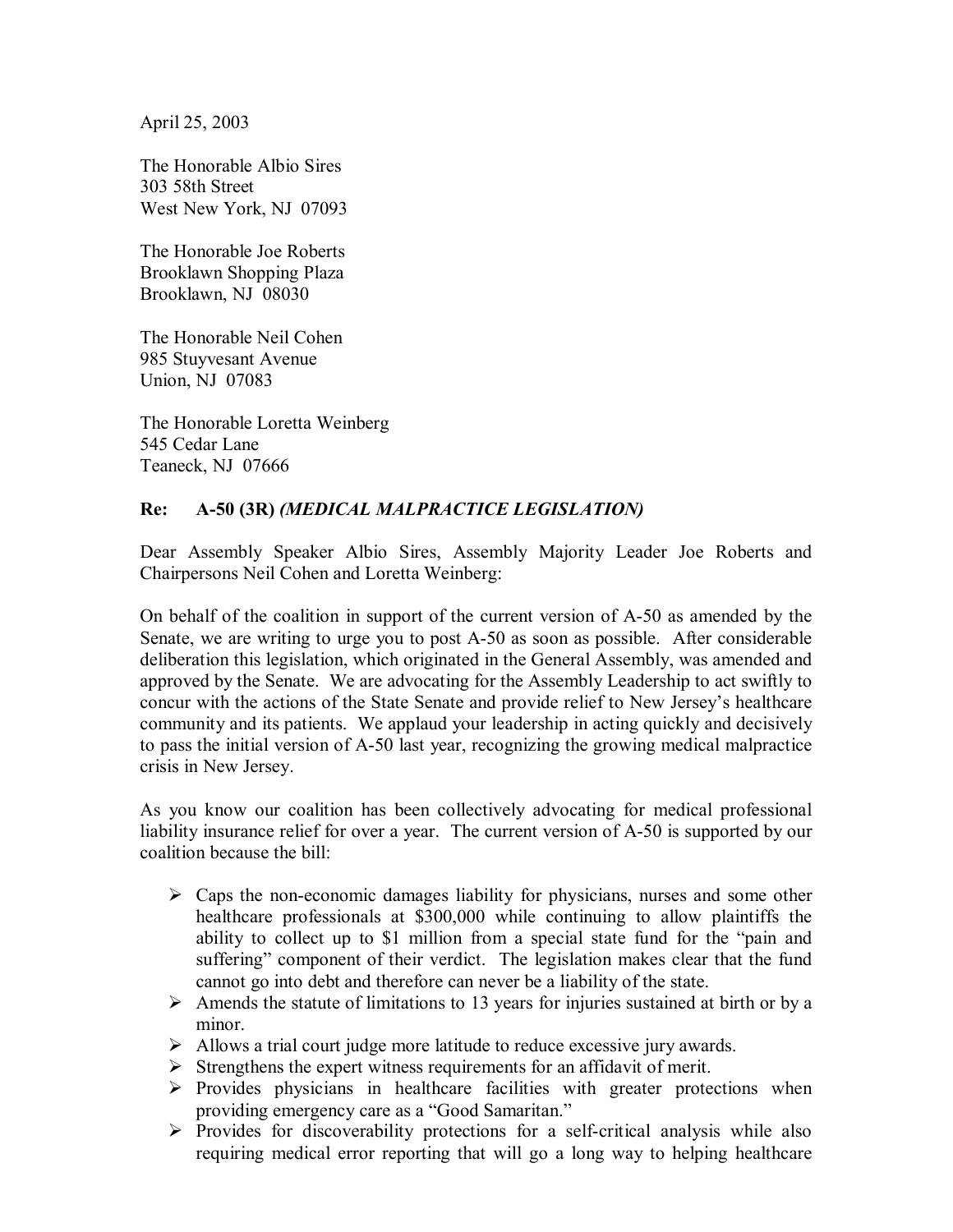The Hon. Sires, Roberts, Cohen and Weinberg A-50 Page 2 of 3

> providers aggressively improve patient safety without the fear of selfincrimination.

Our coalition supports each of these provisions combined with others in the bill because they help to establish long-term solutions to address the current instability in the medical professional liability insurance industry. We believe that this long-term relief will provide more predictability that is necessary to provide a sound and viable medical malpractice insurance marketplace.

New Jersey is in the midst of a medical malpractice insurance crisis. According to the American Hospital Association (AHA), New Jersey is one of 18 states in crisis. Specialty physicians like OB/GYNs, orthopedists and surgeons are experiencing dramatic increases in their medical malpractice premiums. Some physicians have even been dropped entirely by their insurance carriers, and others have been forced into early retirement by exponentially increasing malpractice premiums and a rash of failing insurers. State law requires that all physicians in the state of New Jersey maintain malpractice insurance coverage in order to practice medicine, but the cost of medical malpractice premiums for some physicians has reached the point where it might be technically "available" but is no longer "affordable." Most importantly this situation may create significant barriers to healthcare access for all patients.

Hospitals and other healthcare facilities are also affected by these rate increases. A recent survey by the New Jersey Hospital Association shows that the average Garden State hospital experienced a 50 percent increase in medical malpractice insurance costs in 2002, bringing the average hospital annual premium to \$1.4 million. The multi-year trend shows that the average hospitalís premium has skyrocketed by 207 percent since 1999 and hospital medical malpractice insurance premiums, as a portion of total hospital operating budgets, have doubled in the last four years.

This growing problem has begun to jeopardize patient access to healthcare as some already medically underserved areas of the state have lost many of their OB/GYNs and neurosurgeons. Hospital administrators are struggling to maintain medical staff coverage in their facilities as their physicians grapple with maintaining their insurance coverage. New Jersey doctors are increasingly retiring early, restricting the scope of their practices, or even leaving the practice of medicine. A recent survey of the 1,100 OB/GYNs practicing in N.J. disclosed that 23 percent *are no longer doing OB work* due to the medical malpractice insurance crisis. **The real victims will be the citizens of N.J. if the crisis affects access to care.**

This crisis is also impacting overall business and industry in our state. Increased costs in professional liability insurance for healthcare facilities and direct care providers, increases the cost of delivering care. In turn this impacts employers ability to provide insurance for their employees. According to a recent survey done by the National Federation of Independent Business, in Pennsylvania 60% of the small business owners say rising health insurance costs combined with medical malpractice costs may force them to drop insurance coverage for their employees, while 70% of consumers say they are concerned increases in malpractice costs will cause their health costs to escalate. We do not want to see the same dynamic worsen in New Jersey.